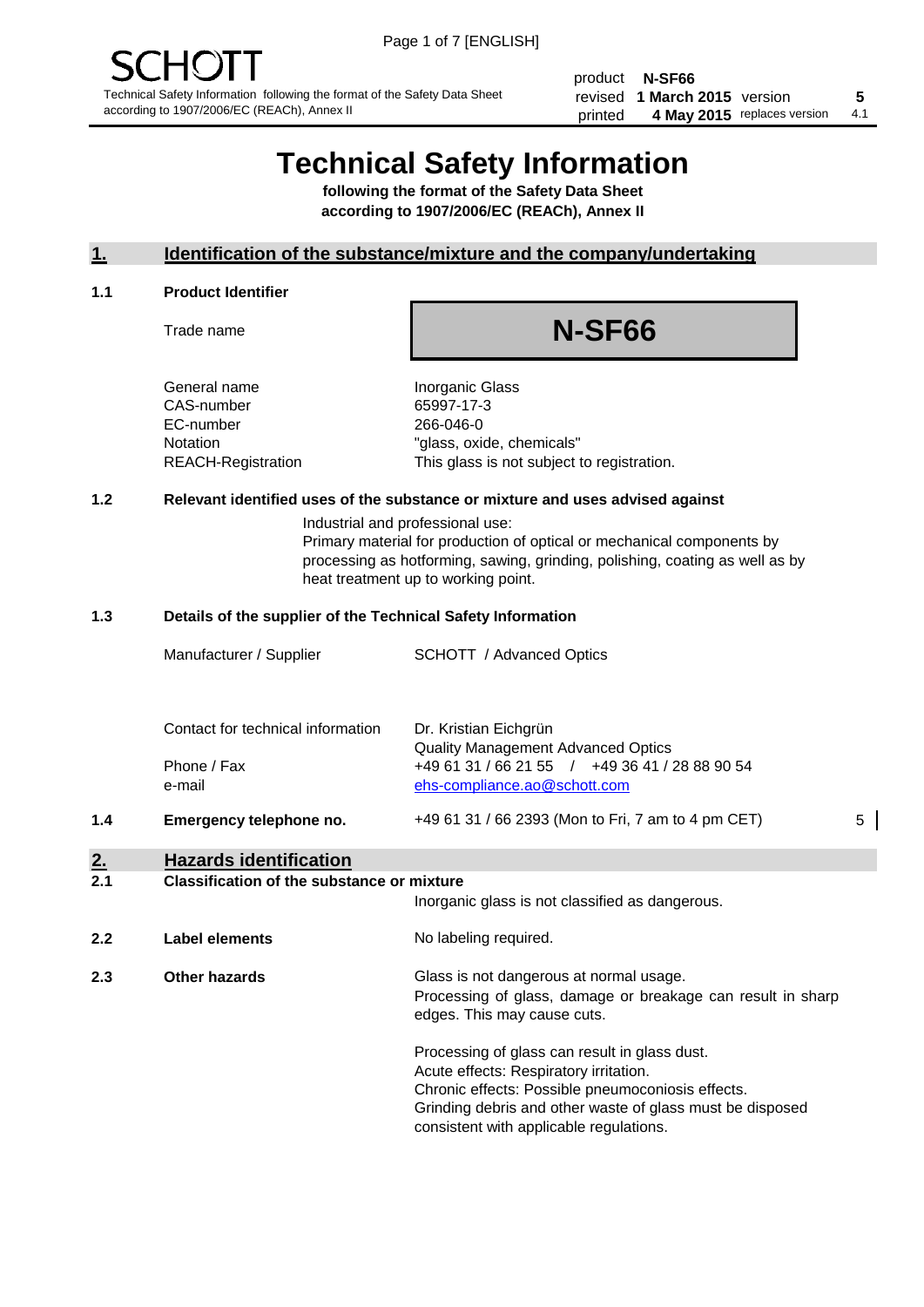# **3. Composition/information on ingredients**

#### **3.1 Substances**

As the substance glass is not included in the candidate list of substances of very high concern, currently there are no information duties according to article 33 of REACH. However for the production of glass we may use substances, which are on the candidate list and had been included in Annex XIV of the REACH regulation or could be included in future . These powdery substances are not present as such in the final glass; they are fully integrated into the glass matrix through the melting process. Thus they loose their original characteristics. The main components are listed as additional information in chapter 16. For more information please refer to ehs-compliance.ao@schott.com.

#### **3.2 Mixtures**

Glass is classified as substance acc. to regulation (EC) No 987/2008 (amending of Reach-Reg.).

#### **4. First aid measures**

#### **4.1 Description of first aid measures**

| <b>General information</b> | Glass is no hazardous substance. The following information<br>refer to glass dust and glass splinter which may result from<br>processing or breakage. |
|----------------------------|-------------------------------------------------------------------------------------------------------------------------------------------------------|
| After inhalation           | Supply fresh air; consult doctor in case of complaints                                                                                                |
| After skin contact         | Normally not dangerous.                                                                                                                               |
|                            | Consult doctor in case of complaints.                                                                                                                 |
| After eye contact          | Rinse under running water.                                                                                                                            |
|                            | Consult doctor in case of complaints.                                                                                                                 |
| <b>After swallowing</b>    | Consult doctor                                                                                                                                        |

### **4.2 Most important symptoms and effects, both acute and delayed**

none known

**4.3 Indication of immediate medical attention and special treatment needed** 

|     |                                                                     | none                           |
|-----|---------------------------------------------------------------------|--------------------------------|
| 5.  | <b>Fire fighting measures</b>                                       |                                |
| 5.1 | <b>Extinguishing media</b>                                          | no requirements                |
| 5.2 | Special hazards arising from the substance or mixture               | none. Glass is noncombustible. |
| 5.3 | <b>Advice for firefighters</b>                                      | none                           |
| 6.  | <b>Accidental release measures</b>                                  |                                |
| 6.1 | Personal precautions, protective equipment and emergency procedures |                                |
|     |                                                                     | none                           |
| 6.2 | <b>Environmental Precautions</b>                                    | none                           |
| 6.3 | Methods and material for containment and cleaning up                | none                           |
| 6.4 | Reference to other sections                                         | none                           |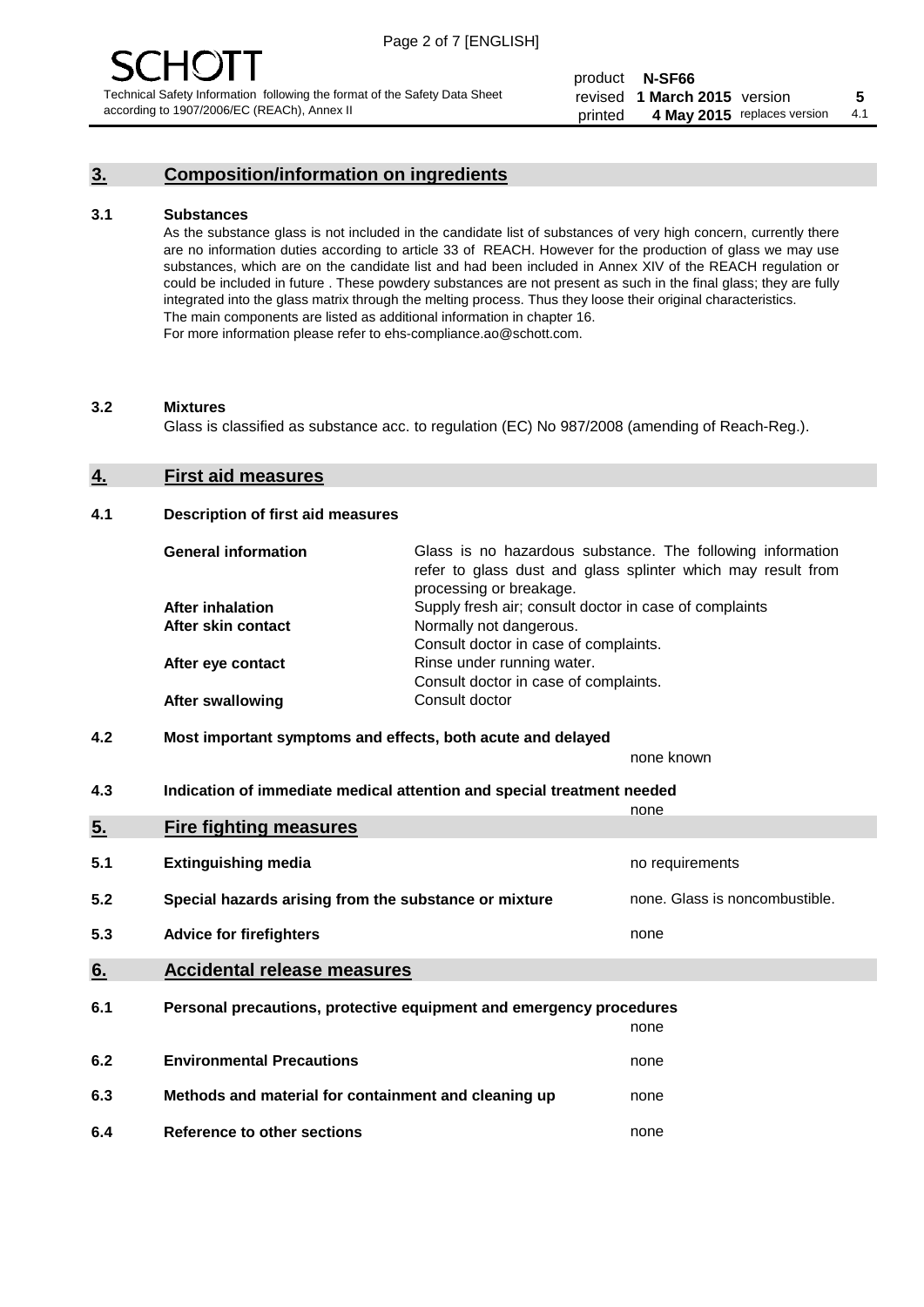

product **N-SF66** revised **5 1 March 2015** version printed 4 May 2015 replaces version 4.1

| <u>7.</u><br>7.1 | <b>Handling and storage</b>                                                                                                                                                                                                                                                                                                                                                                                                    |                                                                                                                                                                                                                                                                                                                                        |
|------------------|--------------------------------------------------------------------------------------------------------------------------------------------------------------------------------------------------------------------------------------------------------------------------------------------------------------------------------------------------------------------------------------------------------------------------------|----------------------------------------------------------------------------------------------------------------------------------------------------------------------------------------------------------------------------------------------------------------------------------------------------------------------------------------|
|                  | <b>Precautions for safe handling</b>                                                                                                                                                                                                                                                                                                                                                                                           | Avoid breakage because of injury risk by sharp edges.                                                                                                                                                                                                                                                                                  |
| 7.2              | Conditions for safe storage, including any incompatibilities                                                                                                                                                                                                                                                                                                                                                                   | Store in dry environment. Avoid excessive humidity.                                                                                                                                                                                                                                                                                    |
| 7.3              | Specific end use(s)                                                                                                                                                                                                                                                                                                                                                                                                            | see section 1.2                                                                                                                                                                                                                                                                                                                        |
| <u>8.</u>        | <b>Exposure controls / personal protection</b>                                                                                                                                                                                                                                                                                                                                                                                 |                                                                                                                                                                                                                                                                                                                                        |
| 8.1              | <b>Control parameters</b><br>Regulation<br>Value<br>0,3 mg / $m3$<br>peak limit<br>no information<br>teratogenic                                                                                                                                                                                                                                                                                                               | In case of dust formation, declaration for FUSED SILICA, CAS-No: 60676-86-0<br>TRGS 900 - GERMAN OCCUPATIONAL EXPOSURE LIMIT VALUES (01/2006)<br>(EXPOSURE LIMIT VALUE) with reference to the respirable fraction.<br>There is no reason to fear a risk of damage to the developing embryo<br>or foetus when limit value is adhered to |
| 8.2              | <b>Exposure controls</b><br>Technical measures and appropriate work processes have higher priority than personal<br>protective equipment. Provide adequate ventilation by local exhaust ventilation or ventilation<br>in general.<br>Adequate assessment tools for verification of effectivity of the protective measures includes<br>methods of measurements as described in "Technischen Regeln for Gefahrstoffe (TRGS) 402. |                                                                                                                                                                                                                                                                                                                                        |
|                  | <b>Respiratory Protection</b>                                                                                                                                                                                                                                                                                                                                                                                                  | Technical measure: wet grinding/processing, avoid dust<br>formation.<br>If glass dust or particulates are above the national exposure<br>limits use a national approved respirator for dust and fibers.                                                                                                                                |
|                  | <b>Hand Protection</b>                                                                                                                                                                                                                                                                                                                                                                                                         | Use protective gloves and safety wristbands for protection<br>against cut injuries.                                                                                                                                                                                                                                                    |
|                  | Eye Protection                                                                                                                                                                                                                                                                                                                                                                                                                 | Use industrial safety glasses that meet national standards.                                                                                                                                                                                                                                                                            |
|                  | <b>Personnel Protection</b>                                                                                                                                                                                                                                                                                                                                                                                                    | Use safety skirting for protection from sharp edges.<br>Wear safety shoes.                                                                                                                                                                                                                                                             |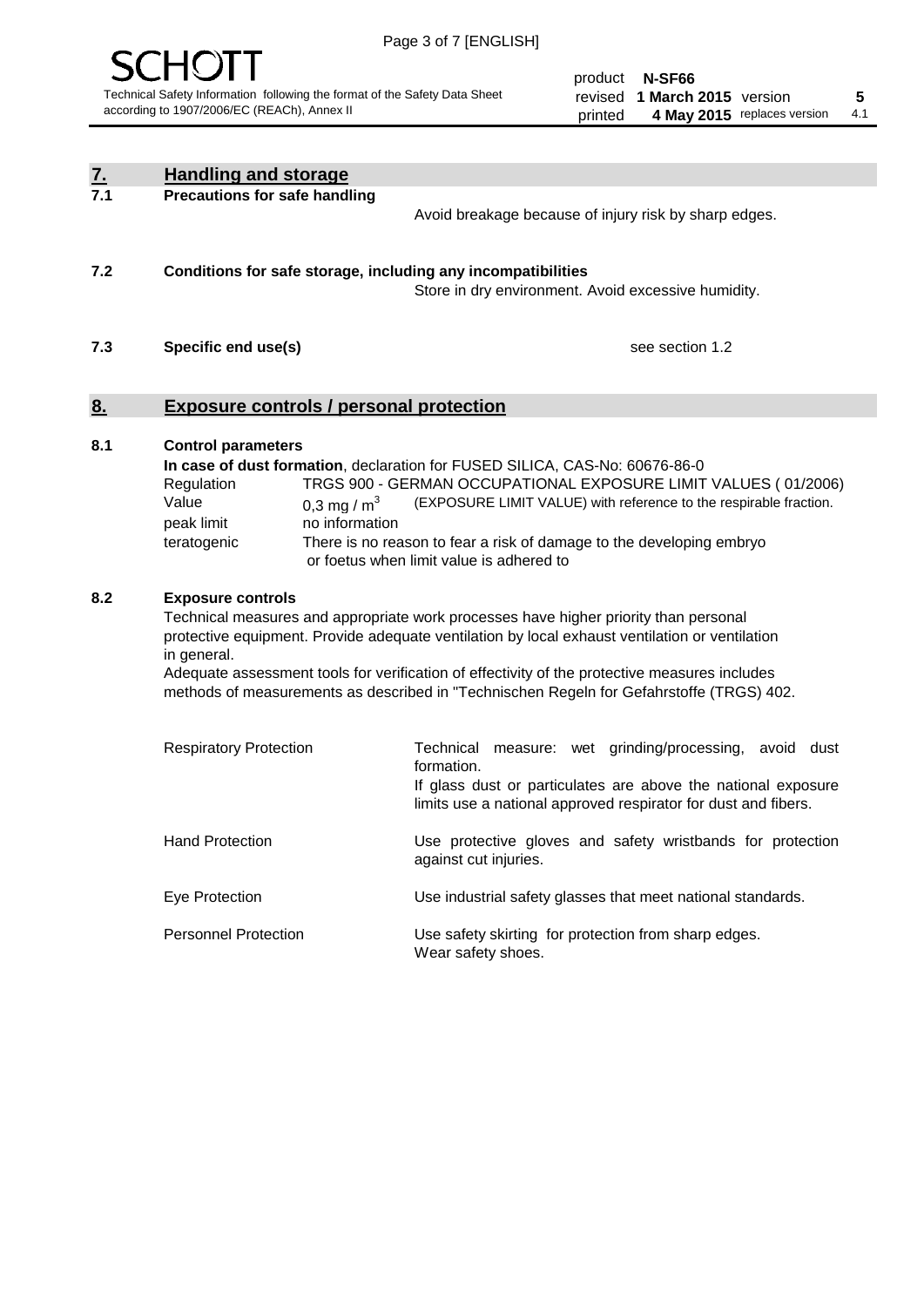# **9. Physical and chemical properties**

#### **9.1 Information on basic physical and chemical properties**

|     | Appearance                            |                                                    |
|-----|---------------------------------------|----------------------------------------------------|
|     | <b>Physical state</b>                 | solid                                              |
|     | <b>Colour</b>                         | transparent or coloured                            |
|     | Odour                                 | odourless                                          |
|     | pH-value                              | not applicable                                     |
|     | Boilling point/boilling range         | not applicable                                     |
|     | Melting point/melting range           | 710 °C                                             |
|     |                                       | Transformation temperature according to ISO 7884-8 |
|     | <b>Flashpoint</b>                     | not combustible                                    |
|     | <b>Combustibility</b>                 | not combustible                                    |
|     | Ignition temperature                  | none                                               |
|     | <b>Auto flammability</b>              | none                                               |
|     | Danger of explosion                   | none                                               |
|     | <b>Explosive limits upper / lower</b> | none                                               |
|     | <b>Oxidizing characteristics</b>      | none                                               |
|     | Vapour pressure                       | not applicable                                     |
|     | Density (20 °C)                       | $4,00$ g/ccm                                       |
|     | <b>Water solubility</b>               | not applicable                                     |
|     | <b>Fat solubility</b>                 | not applicable                                     |
|     | n-octanol-water partition coefficient | not applicable                                     |
|     | <b>Other information</b>              | none                                               |
| 9.2 | <b>Other information</b>              | none                                               |

# **10. Stability and Reactivity**

# **10.1 Reactivity**

Glass is a stable material. Glass is inert to many chemicals, but may react to hot, strong alkaline solutions and with hydrofluoric, fluorosilicic and phosphoric acids. When heated to temperatures above the melting point, metal oxide fumes may be emitted.

Glass is an amorphous, inorganic, usually transparent or translucent substance consisting of a mixture of silicates or sometimes borates or phosphates as glass formers. With additions of modifiers a melt is produced at high temperatures, that cools to a solid state without crystallization.

#### **10.2 Chemical stability**

Glass is stable at normal environmental conditions.

**10.3 Possibility of hazardous reactions** 

No hazardous reactions at intended use.

| 10.4 | <b>Conditions to avoid</b>              | see section 10.1 |
|------|-----------------------------------------|------------------|
| 10.5 | Incompatible materials                  | see section 10.1 |
| 10.6 | <b>Hazardous decomposition products</b> | see section 10.1 |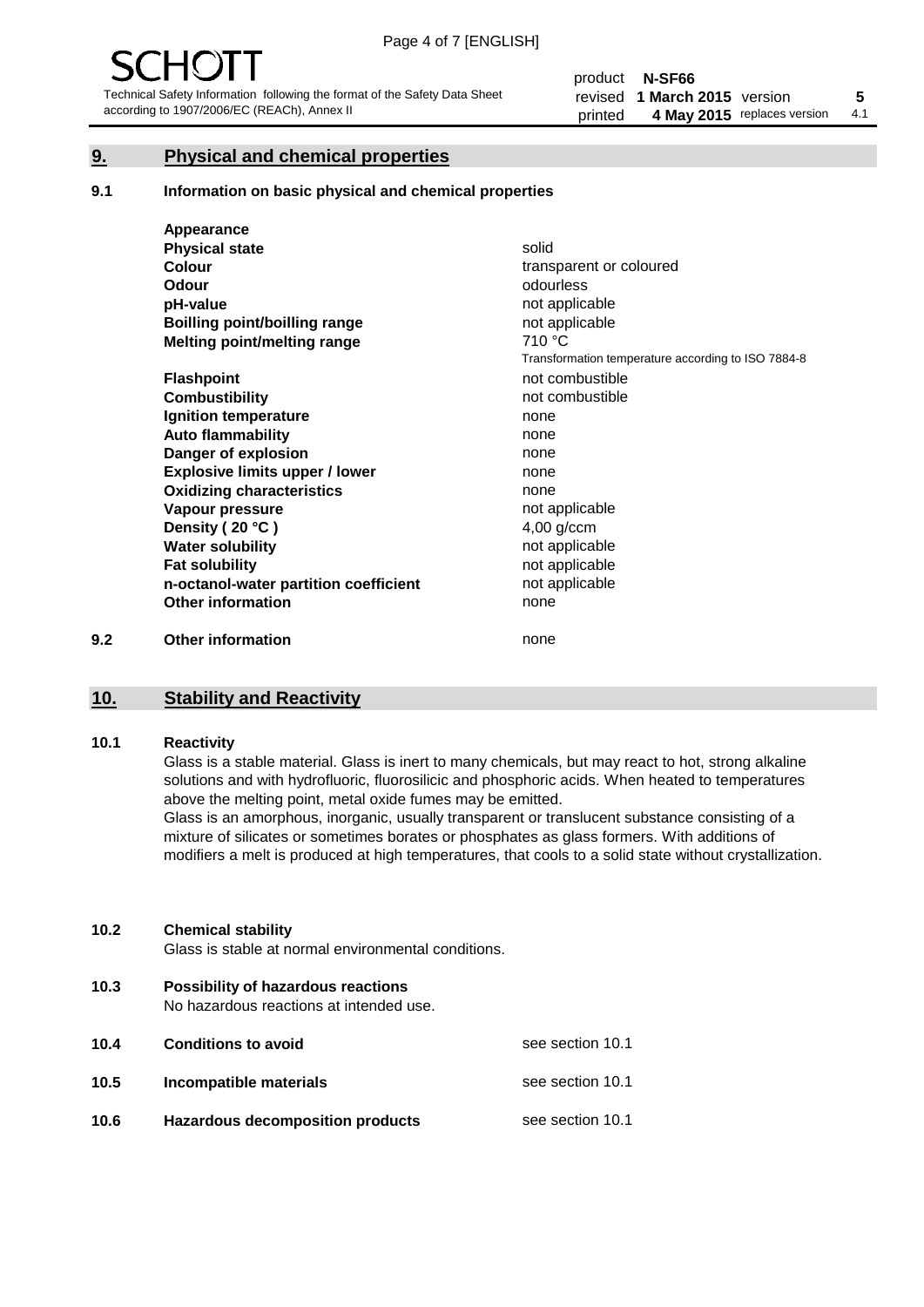

# **11. Toxicological information**

**11.1 Information on toxicological effects** Toxicological data are not available.

# **12. Ecological information**

- **12.1 Toxicity**
- **12.2 Persistence and degradability**
- **12.3 Bioaccumulative potential**
- **12.4 Mobility in soil**
- **12.5 Results of PBT and vPvB assessment**
- **12.6 Other adverse effects**

# **13. Disposal considerations**

**13.1 Waste treatment methods**

Disposal according to local regulations

unknown unknown unknown unknown

unknown unknown

| <u>14.</u> | <b>Transport information</b>                                            |                     |
|------------|-------------------------------------------------------------------------|---------------------|
| 14.1       | <b>UN Number</b>                                                        | no requirements     |
| 14.2       | <b>UN Proper Shipping Name</b>                                          | no requirements     |
| 14.3       | <b>Transport hazard class(es)</b>                                       | no requirements     |
| 14.4       | Packing group                                                           | no requirements     |
| 14.5       | <b>Environmental hazards</b>                                            | no requirements     |
| 14.6       | Special precautions for user                                            | see sections 6 to 8 |
| 14.7       | Transport in bulk according to Annex II of MARPOL73/78 and the IBC Code |                     |
|            |                                                                         | no requirements     |

# **15. Regulatory information**

### **15.1 Safety, health and environmental regulations/legislation specific for the substance or mixture**

**REACH** Under REACH glass is classified as a "Substance". According to Appendix V Number 11 of the REACh regulation glass is exempted from registration if specified conditions are met. SCHOTT AG, Advanced Optics has examined this conditions for its products. This glass is not subject to registration.

**RoHS** This glass does not contain - according to our knowledge - materials in concentrations, whose placing on the market is forbidden in accordance to the current requirements of the European Directive 2011/65/EU.

#### **United Nations Globally Harmonized System (UN-GHS) related to safety information.**

This information considers also the requirements of the UN-GHS related to safety information.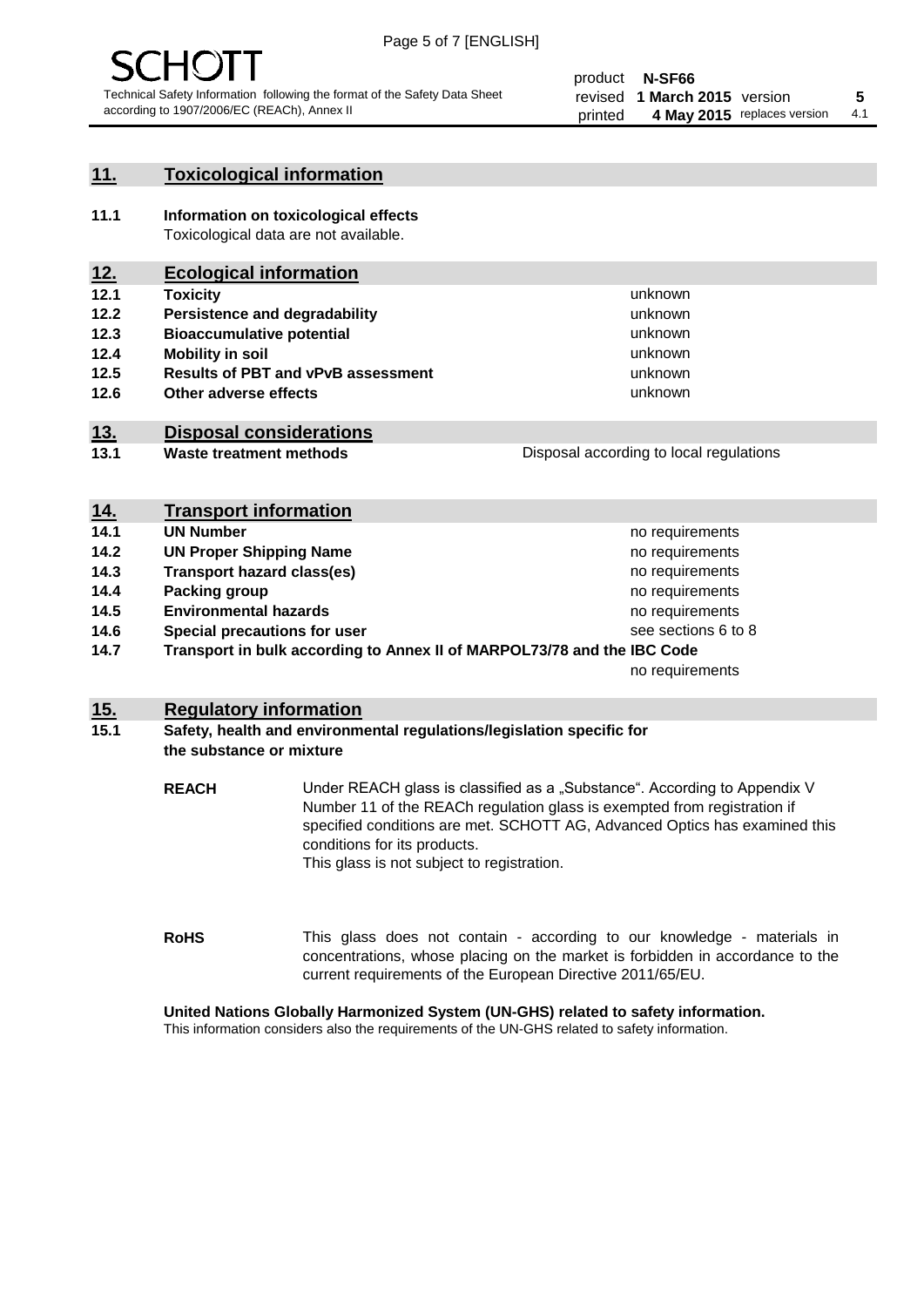#### product **N-SF66** revised **5 1 March 2015** version printed 4 May 2015 replaces version 4.1

# **15.2 Chemical Safety Assessment**

A Chemical Safety Assessment has not been carried out.

# **16. Other information**

### **16.1 Composition of mixture according to raw materials, based on the oxides.**

| chemical          |               | proportion    | <b>SVHC (REACH)</b> | Reg.  | <b>OSHA</b>                                             | <b>ACGIH</b>        | Carc. |
|-------------------|---------------|---------------|---------------------|-------|---------------------------------------------------------|---------------------|-------|
| name              | <b>CAS-No</b> | of weigth (%) | (Y/N)               | (Y/N) | <b>PEL</b>                                              | TLV                 | (Y/N) |
| Barium Oxide      | 1304-28-5     | $20 - 30$     | No                  | Yes   | $0.5 \text{ mg/m}^3$ 0.05 mg/m <sup>3</sup>             |                     | No    |
| Potassium Oxide   | 12136-45-7    | $1 - 10$      | No                  | No    | N/A                                                     | N/A                 | No    |
| Niobium Pentoxide | 1313-96-8     | $40 - 50$     | No                  | No    | N/A                                                     | N/A                 | No    |
| Phosphorous Oxide | 1314-56-3     | $20 - 30$     | No                  | No    | N/A                                                     | N/A                 | No    |
| Titanium Oxide    | 13463-67-7    | $1 - 10$      | No                  | Yes   | $15 \text{ mg/m}^3$                                     | $10 \text{ mg/m}^3$ | No    |
| <b>Zinc Oxide</b> | 1314-13-2     | < 1           | No                  | Yes   | 5 mg/m <sup>3</sup> (fume) 2 mg/m <sup>3</sup> (R dust) |                     | No    |

**The classification and limiting values are valid for the raw materials, see section 3. Glass is not a substance of very high concern (SVHC).**

### **Explanations to the data in the table**

| SVHC(REACH)        | The raw material is listed in the candidate list of the substances of very high<br>concern                                                                 |
|--------------------|------------------------------------------------------------------------------------------------------------------------------------------------------------|
| Reg.               | Regulated chemical substance per list OSHA Regulations (Standards - 29 CFR)<br>Subpart 1910.1000 Tables Z1 to Z3 Limits for Air Contaminants               |
| OSHA / PEL         | Permissible exposure limit – for chemical materials, issued by the OSHA                                                                                    |
| <b>ACGIH / TLV</b> | Threshold limit value - chemical substances classification by the ACGIH                                                                                    |
| <b>OSHA</b>        | Occupational Safety and Health Administration, an organization of the US.<br>Department of Labor (www.osha.gov).                                           |
| <b>ACGIH</b>       | American Conference of Governmental Industrial Hygienists (ACGIH), an<br>member-based organization that advances occupational and environmental<br>health. |
| Carc.              | Chemical substance classified as carcinogen                                                                                                                |